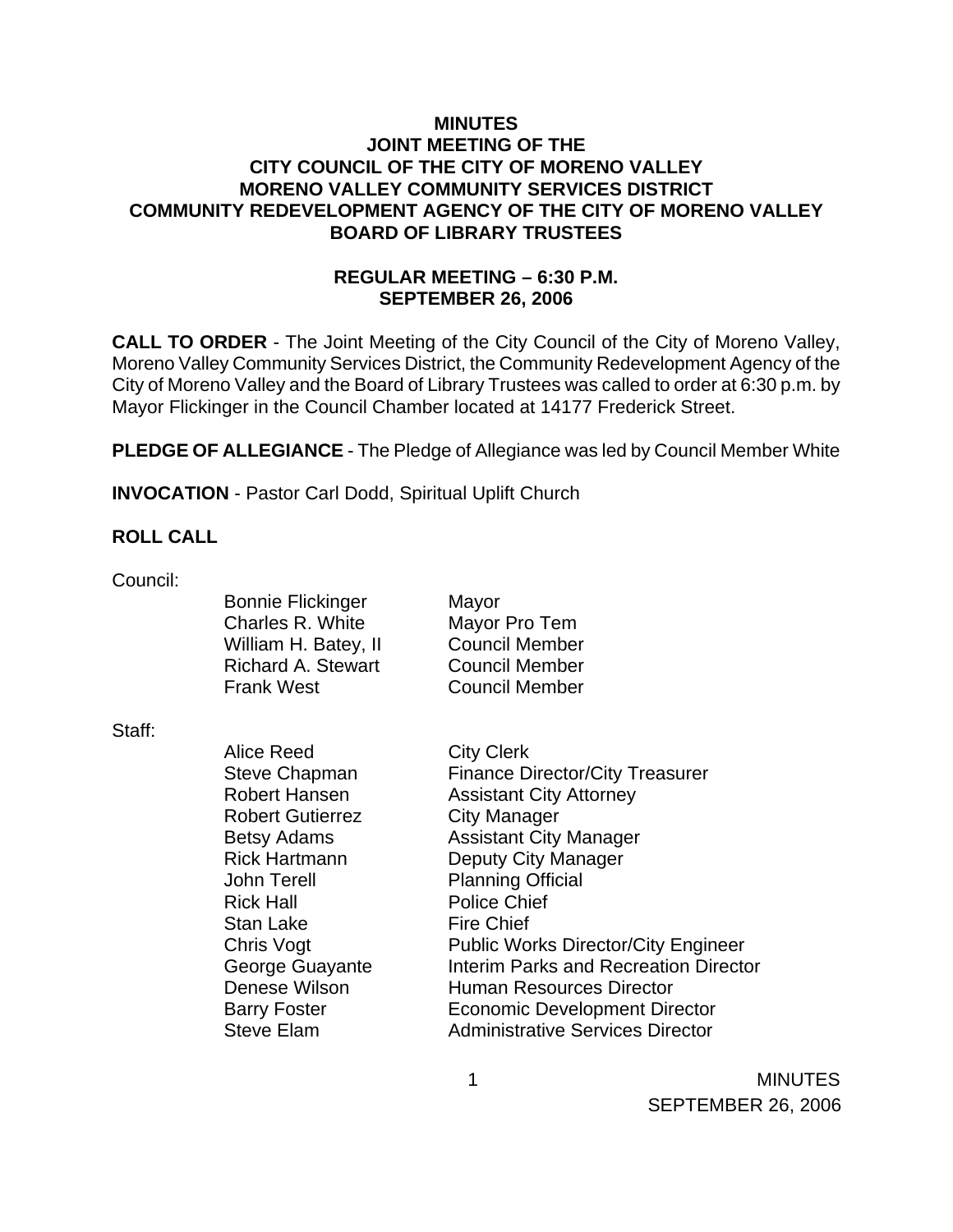### **JOINT CONSENT CALENDARS (SECTIONS A-D) OF THE CITY COUNCIL OF THE CITY OF MORENO VALLEY, MORENO VALLEY COMMUNITY SERVICES DISTRICT, COMMUNITY REDEVELOPMENT AGENCY OF THE CITY OF MORENO VALLEY AND THE BOARD OF LIBRARY TRUSTEES**

Mayor Flickinger opened the agenda items for the Consent Calendars for public comments, there being none, public comments were closed.

### **A. CONSENT CALENDAR** - **CITY COUNCIL**

- A1. ORDINANCES FIRST READING BY TITLE ONLY Waived reading of all Ordinance Introductions and read by title only.
- A2. LEGISLATIVE UPDATE (Report of: Assistant City Manager) Recommendation: Receive and file the informational report.
- A3. RESOLUTION READOPTING CONFLICT OF INTEREST CODE (Report of: City Clerk's Department) Recommendation: Adopt Resolution No. 2006-107, readopting a Conflict of Interest Code to amend the list of designated employees having filing requirements, and repealing all prior enactments on the same subject;

Resolution No. 2006-107

 A Resolution of the City Council of the City of Moreno Valley, California, Readopting a Conflict of Interest Code by Reference to the Fair Political Practices Commission's Standard Model Conflict of Interest Code, and Repealing All Prior Enactments on the Same Subject

- A4. REPLACEMENT VEHICLE PURCHASE FOR POLICE DEPARTMENT (Report of: Police Department) Recommendation: Approve an appropriation of \$16,000.00 from the Equipment Replacement Reserve Account, 62410.6642.645, to replace the Police Department Evidence Van due to excessive repair costs resulting from a traffic collision.
- A5. AN ORDINANCE OF THE CITY COUNCIL OF THE CITY OF MORENO VALLEY AMENDING TITLE 9 OF THE CITY OF MORENO VALLEY MUNICIPAL CODE BY AMENDING SUBSECTION 9.01.090A OF CHAPTER 9.01 RELATING TO ZONING DISTRICTS; SUBSECTION 9.03.020G – K OF CHAPTER 9.03 RELATING TO THRESHOLD DENSITIES; TABLE 9.03.040-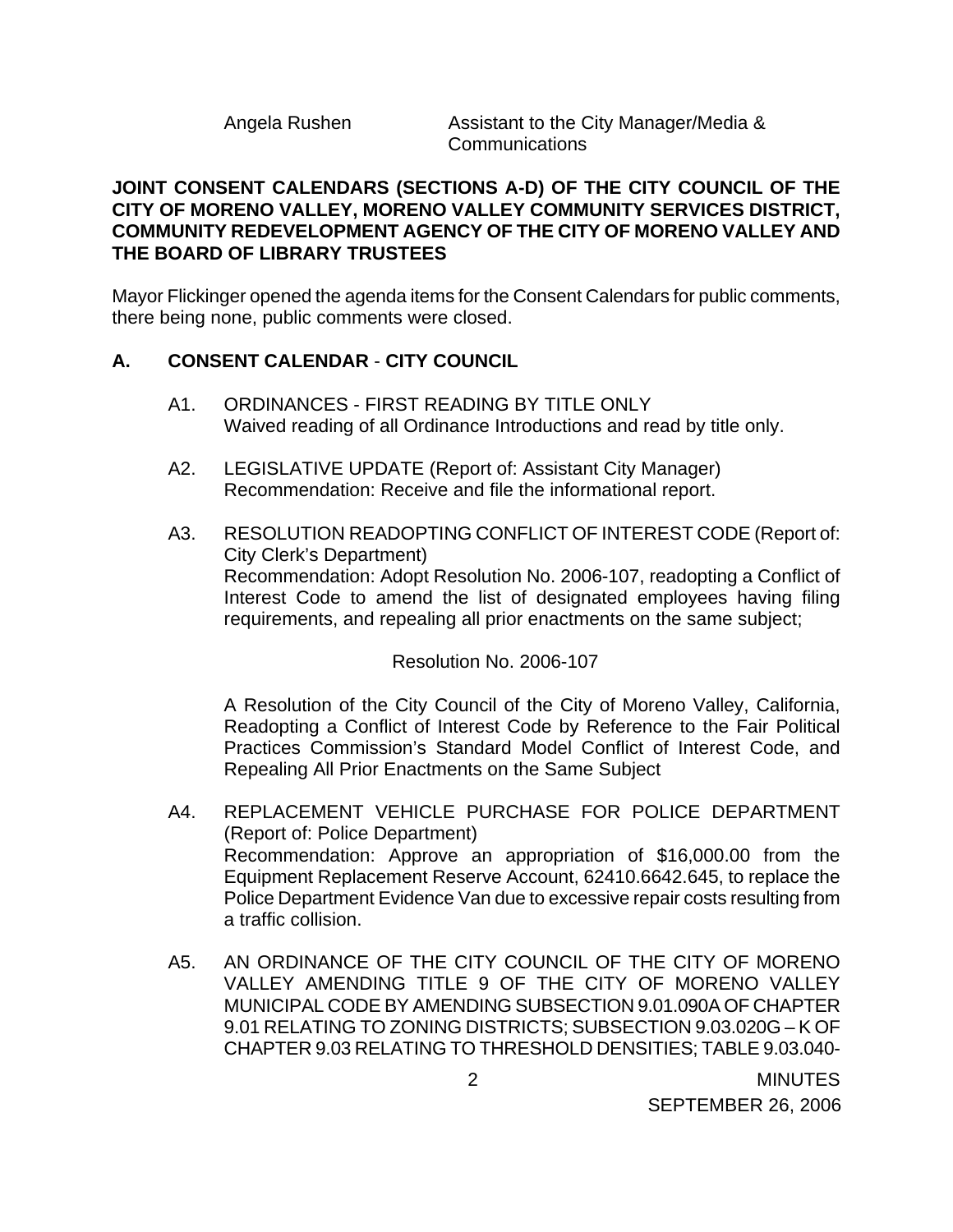6 OF CHAPTER 9.03 RELATING TO THRESHOLD DENSITIES; SECTION 9.07.040 OF CHAPTER 9.07 RELATING TO MEDICAL USE OVERLAY DISTRICT; SUBSECTION 9.13.030A OF CHAPTER 9.13 RELATING TO THE PLANNED DEVELOPMENT DISTRICT; AND DELETING SECTION 9.07.010 OF CHAPTER 9.07 RELATING TO THE PLANNED DEVELOPMENT DISTRICT; AMENDING THE OFFICIAL ZONING ATLAS TO ADD THE MEDICAL OVERLAY ZONE; AND FINDING THE AMENDMENT (PA06-0121) IS EXEMPT UNDER SECTION 15061 OF THE CALIFORNIA ENVIRONMENTAL QUALITY ACT GUIDELINES (RECEIVED FIRST READING AND INTRODUCTION ON SEPTEMBER 12, 2006 ON A 5-0 VOTE) (Report of: Community Development Department) Recommendation: Adopt Ordinance No. 726.

#### Ordinance No. 726

 An Ordinance of the City Council of the City of Moreno Valley Amending Title 9 of the City of Moreno Valley Municipal Code by Amending Subsection 9.01.090A of Chapter 9.01 Relating to Zoning Districts; Subsection 9.03.020G – K of Chapter 9.03 Relating to Threshold Densities; Table 9.03.040-6 of Chapter 9.03 Relating to Threshold Densities; Section 9.07.040 of Chapter 9.07 Relating to Medical Use Overlay District; Subsection 9.13.030A of Chapter 9.13 Relating to the Planned Development District; and Deleting Section 9.07.010 of Chapter 9.07 Relating to the Planned Development District; Amending the Official Zoning Atlas to Add the Medical Overlay Zone; and Finding the Amendment (PA06-0121) is Exempt Under Section 15061 of the California Environmental Quality Act Guidelines

- A6. TRACT 31591 TRAFFIC SIGNAL ACCEPT IMPROVEMENT CREDIT AGREEMENT – DEVELOPMENT IMPACT FEES FOR TRAFFIC SIGNALS, INTERSECTION OF EUCALYPTUS AVENUE AND MORRISON STREET, DEVELOPER – MVGH 2004, LLC, IRVINE, CA (Report of: Public Works Department) Recommendation:
	- 1. Accept the Improvement Credit Agreement Development Impact Fees for Traffic Signals (DIF Agreement) for Tract 31591 Traffic Signal.
	- 2. Authorize the Mayor to execute the Agreement.
	- 3. Direct the City Clerk to forward the signed Agreement to the County Recorder's Office for recordation.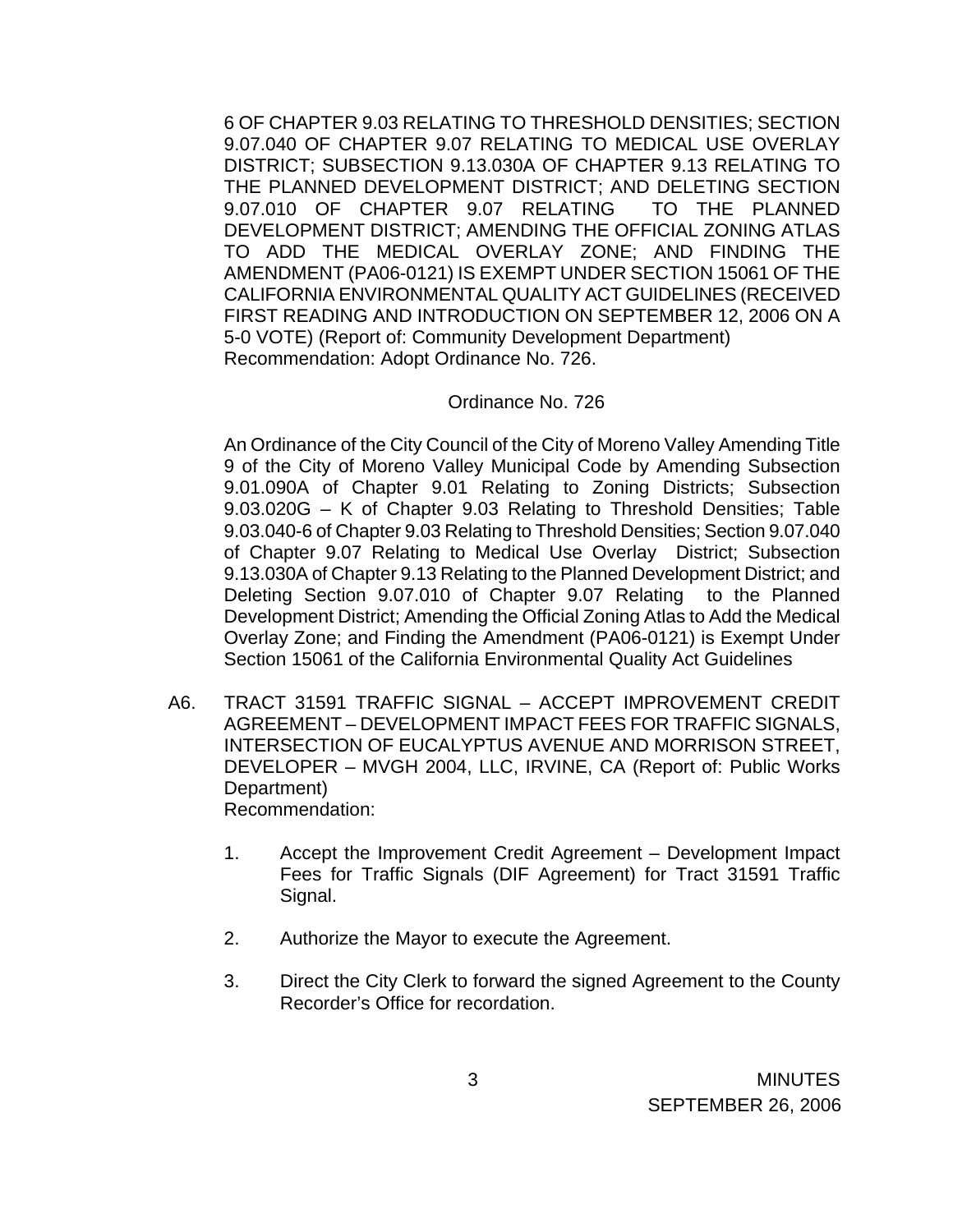- A7. TRACT MAP 22180-3 SINGLE FAMILY RESIDENTIAL ACCEPT AGREEMENT AND BONDS FOR PUBLIC IMPROVEMENTS, NORTH OF GENTIAN AVENUE, BETWEEN INDIAN STREET AND PERRIS BOULEVARD, SUBDIVIDER – PJRJ IRIS INVESTMENT LLC, RANCHO CUCAMONGA, CA (Report of: Public Works Department) Recommendation:
	- 1. Accept the Agreement and Bonds for Public Improvements.
	- 2. Authorize the Mayor to execute the Agreement.
	- 3. Direct the City Clerk to forward the signed Agreement to the County Recorder's Office for recordation.
	- 4. Authorize the City Engineer to execute any future time extension amendments to the agreement, subject to City Attorney approval, if the required public improvements are not completed within said timeframe.
- A8. PA05-0049 APPROVAL OF COOPERATIVE AGREEMENT FOR PERRIS VALLEY MASTER DRAINAGE PLAN – LATERAL B-3, BETWEEN THE RIVERSIDE COUNTY FLOOD CONTROL AND WATER CONSERVATION DISTRICT, CITY OF MORENO VALLEY, AND INDIAN STREET LLC, WEST SIDE OF INDIAN STREET AND NORTH SIDE OF PERRIS VALLEY STORM DRAIN, SUBDIVIDER – INDIAN STREET LLC, WALNUT, CA (Report of: Public Works Department) Recommendation:
	- 1. Approve the Cooperative Agreement between Riverside County Flood Control and Water Conservation District, City of Moreno Valley, and Indian Street LLC for Perris Valley Master Drainage Plan – Lateral B-3.
	- 2. Authorize the Mayor to execute the cooperative agreement.
	- 3. Direct the City Clerk to forward the signed agreement to Riverside County Flood Control and Water Conservation District.
- A9. TRACT MAP 22180 AQUEDUCT GREENBELT ACCEPT AGREEMENT AND BONDS FOR PUBLIC IMPROVEMENTS, NORTH OF GENTIAN AVENUE, BETWEEN INDIAN STREET AND PERRIS BOULEVARD, SUBDIVIDER – PJRJ IRIS INVESTMENT LLC, RANCHO CUCAMONGA, CA (Report of: Public Works Department) Recommendation: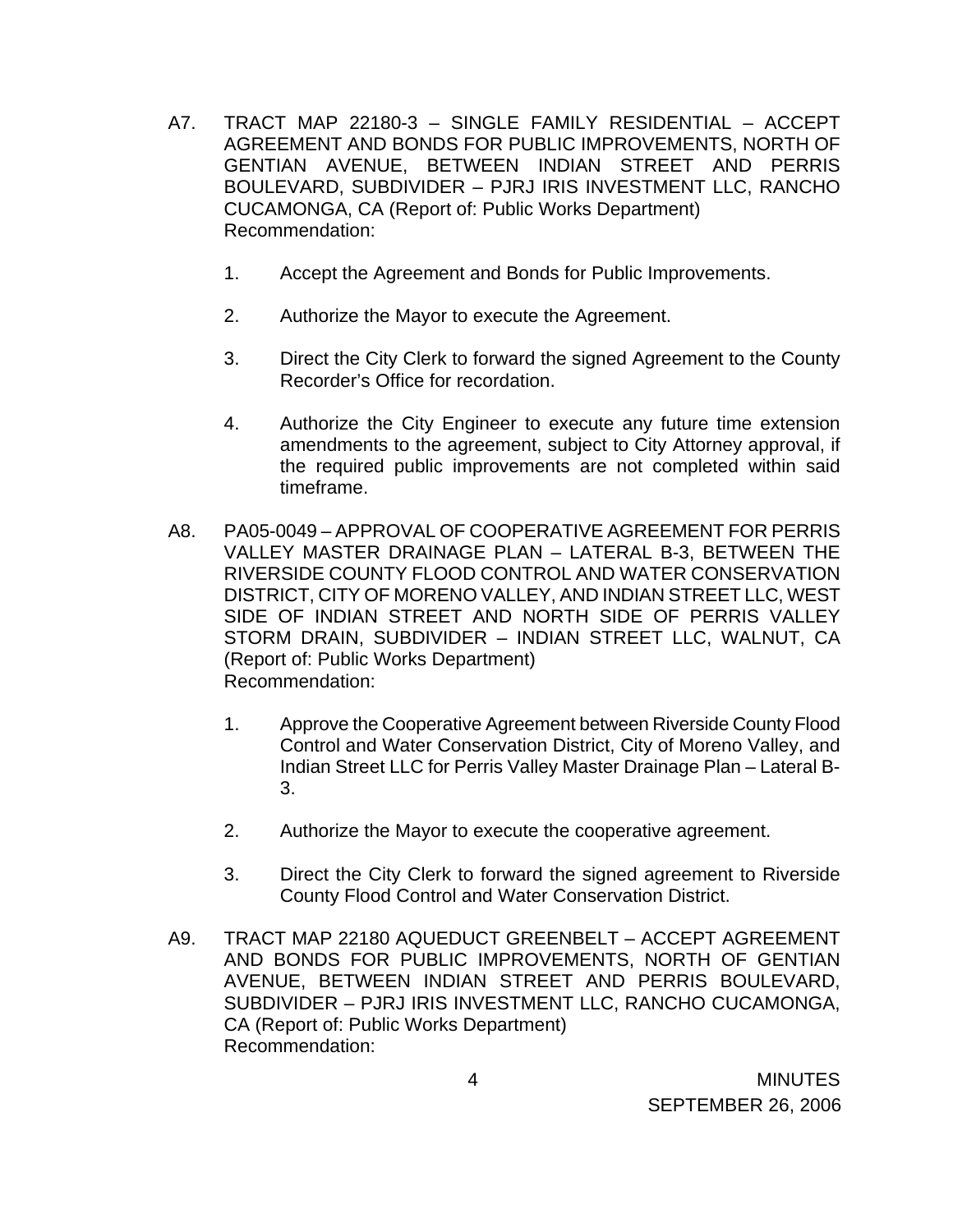- 1. Accept the Agreement and Bonds for Public Improvements.
- 2. Authorize the Mayor to execute the Agreement in the form attached hereto.
- 3. Direct the City Clerk to forward the signed Agreement to the County Recorder's Office for recordation.
- 4. Authorize the City Engineer to execute any future time extension amendments to the agreement, subject to City Attorney approval, if the required public improvements are not completed within said timeframe.
- A10. TRACT 30286 REDUCE FAITHFUL PERFORMANCE BOND AND ADOPT THE RESOLUTION AUTHORIZING ACCEPTANCE OF THE PUBLIC IMPROVEMENTS AS COMPLETE AND ACCEPTING FIRE ROCK LANE, SILVERADO COURT, HORSESHOE STREET, PRAIRIE LANE, LARIAT LANE, THOROUGHBRED LANE, AND BUCKBOARD LANE INTO THE CITY'S MAINTAINED STREET SYSTEM, SUBDIVIDER – K. HOVNANIAN FORECAST HOMES, INC., ONTARIO, CA (Report of: Public Works Department) Recommendation:
	- 1. Adopt Resolution No. 2006-108 authorizing the acceptance of the public improvements for Tract 30286 as complete and accepting Fire Rock Lane, Silverado Court, Horseshoe Street, Prairie Lane, Lariat Lane, Thoroughbred Lane, and Buckboard Lane into the City's maintained street system.

### Resolution No. 2006-108

 A Resolution of the City Council of the City of Moreno Valley, California, Authorizing the Acceptance of the Public Improvements as Complete within Tract 30286, and Accepting Fire Rock Lane, Silverado Court, Horseshoe Street, Prairie Lane, Lariat Lane, Thoroughbred Lane, and Buckboard Lane into the City's Maintained Street System

 2. Authorize the City Engineer to execute the 90% reduction to the Faithful Performance Bond, exonerate the Material and Labor Bond in 90 days if there are no stop notices or liens on file with the City Clerk, and exonerate the final 10% of the Faithful Performance Bond in one year when all clearances are received.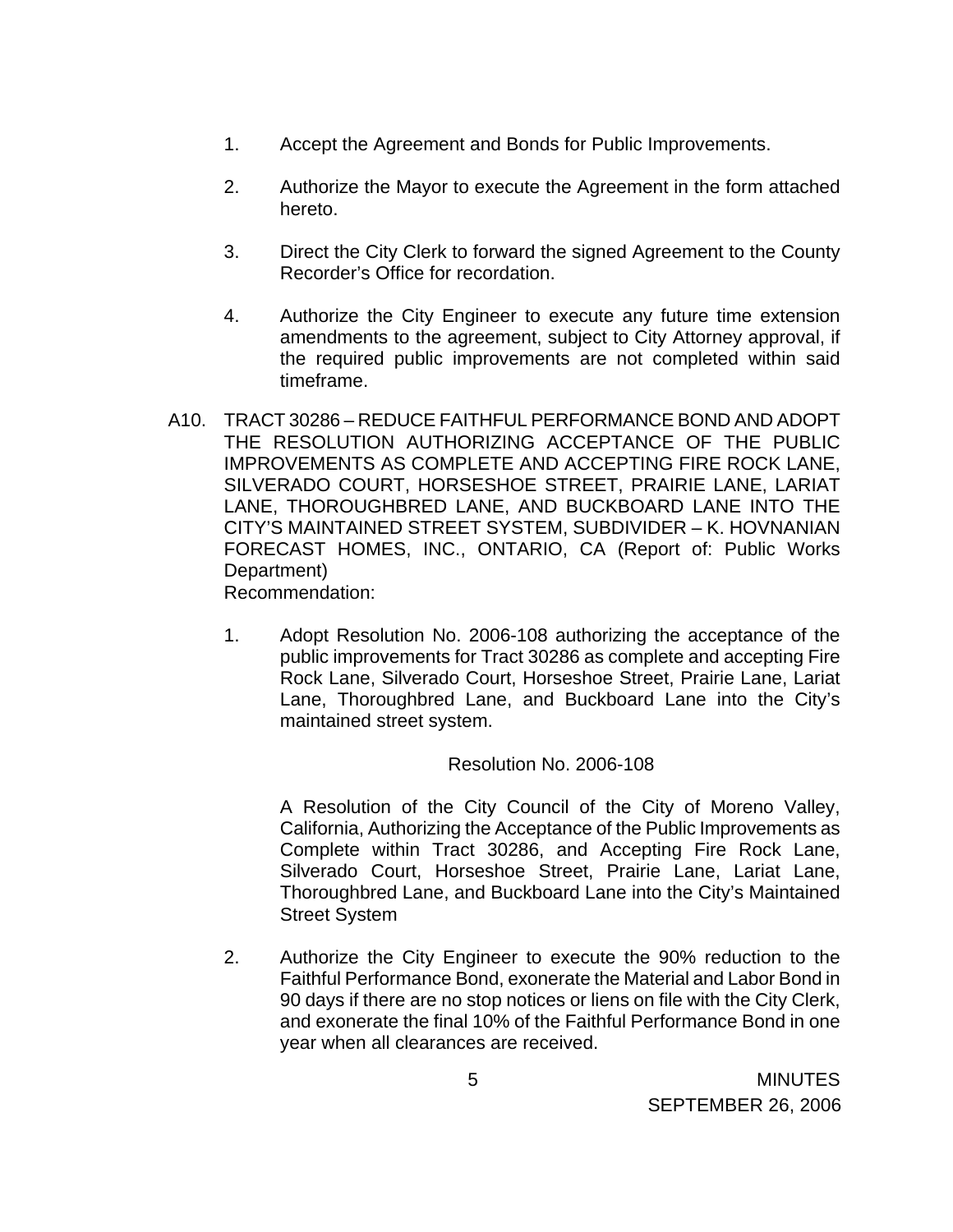- A11. TRACT 21461 REDUCE FAITHFUL PERFORMANCE BOND AND ADOPT THE RESOLUTION AUTHORIZING ACCEPTANCE OF THE PUBLIC IMPROVEMENTS AS COMPLETE AND ACCEPTING VIA PORTO, VIA PESCADERO, VIA INDIGO, AND VIA ARBOL INTO THE CITY'S MAINTAINED STREET SYSTEM, SUBDIVIDER – SUNNYMEAD RANCH, LLC, NEWPORT BEACH, CA (Report of: Public Works Department) Recommendation:
	- 1. Adopt Resolution No. 2006- 109 authorizing the acceptance of the public improvements for Tract 21461 as complete and accepting Via Porto, Via Pescadero, Via Indigo, and Via Arbol into the City's maintained street system.

#### Resolution No. 2006-109

 A Resolution of the City Council of the City of Moreno Valley, California, Authorizing the Acceptance of the Public Improvements as Complete Within Tract 21461, and Accepting Via Porto, Via Pescadero, Via Indigo, and Via Arbol into the City's Maintained Street System

- 2. Authorize the City Engineer to execute the 90% reduction to the Faithful Performance Bond, exonerate the Material and Labor Bond in 90 days if there are no stop notices or liens on file with the City Clerk, and exonerate the final 10% of the Faithful Performance Bond in one year when all clearances are received.
- A12. TRACT 30286-1 REDUCE FAITHFUL PERFORMANCE BOND AND ADOPT THE RESOLUTION AUTHORIZING ACCEPTANCE OF THE PUBLIC IMPROVEMENTS AS COMPLETE AND ACCEPTING COACHLIGHT COURT, THOROUGHBRED LANE, SAGE COURT, OLD ANVIL LANE, HITCHING POST STREET, PRAIRIE LANE, AND PONDEROSA STREET INTO THE CITY'S MAINTAINED STREET SYSTEM, SUBDIVIDER – THE FORECAST GROUP, L.P., ONTARIO, CA (Report of: Public Works Department) Recommendation:
	- 1. Adopt Resolution No. 2006-110 authorizing the acceptance of the public improvements for Tract 30286-1 as complete and accepting Coachlight Court, Thoroughbred Lane, Sage Court, Old Anvil Lane, Hitching Post Street, Prairie Lane, and Ponderosa Street into the City's maintained street system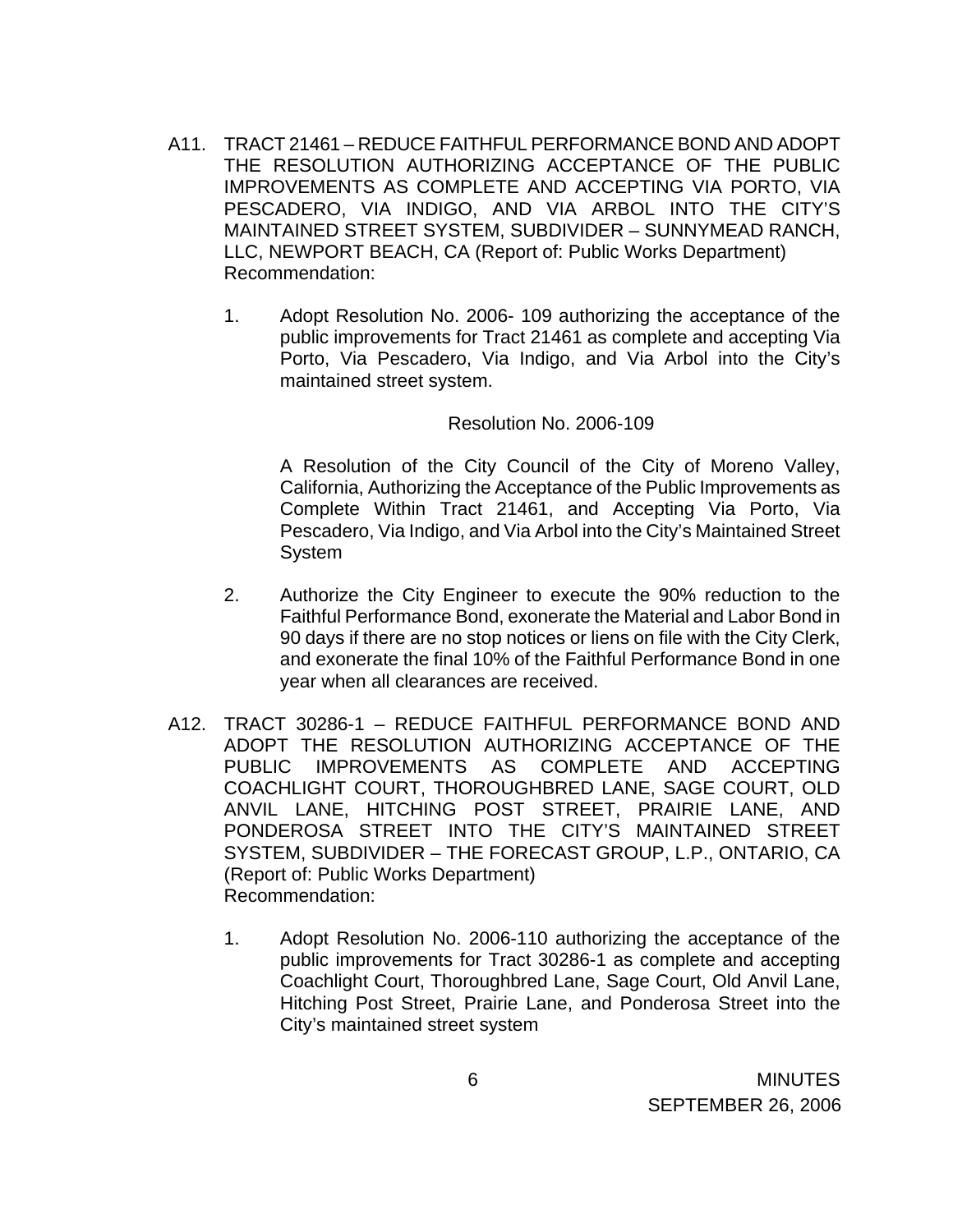#### Resolution No. 2006-110

 A Resolution of the City Council of the City of Moreno Valley, California, Authorizing the Acceptance of the Public Improvements as Complete Within Tract 30286-1, and Accepting Coachlight Court, Thoroughbred Lane, Sage Court, Old Anvil Lane, Hitching Post Street, Prairie Lane, and Ponderosa Street into the City's Maintained Street System

- 2. Authorize the City Engineer to execute the 90% reduction to the Faithful Performance bond, exonerate the Material and Labor Bond in 90 days if there are no stop notices or liens on file with the City Clerk, and exonerate the final 10% of the Faithful Performance Bond in one year when all clearances are received.
- A13. PA03-0161 REDUCE FAITHFUL PERFORMANCE BOND AND ADOPT THE RESOLUTION AUTHORIZING ACCEPTANCE OF THE PUBLIC IMPROVEMENTS AS COMPLETE AND ACCEPTING THOSE PORTIONS OF CALLE SAN JUAN DE LOS LAGOS AND CORPORATE WAY ALONG PROJECT FRONTAGE INTO THE CITY'S MAINTAINED STREET SYSTEM, SUBDIVIDER – MSSA LLC, WESTLAKE VILLAGE, CA (Report of: Public Works Department) Recommendation:
	- 1. Adopt Resolution No. 2006-111 authorizing the acceptance of the public improvements for PA03-0161 as complete and accepting those portions of Calle San Juan De Los Lagos and Corporate Way along project frontage into the City's maintained street system.

#### Resolution No. 2006-111

 A Resolution of the City Council of the City of Moreno Valley, California, Authorizing the Acceptance of the Public Improvements as Complete Associated with PA03-0161, and Accepting those Portions of Calle San Juan De Los Lagos and Corporate Way Along Project Frontage into the City's Maintained Street System

 2. Authorize the City Engineer to execute the 90% reduction to the Faithful Performance Bond, exonerate the Material and Labor Bond in 90 days if there are no stop notices or liens on file with the City Clerk, and exonerate the final 10% of the Faithful Performance Bond in one year when all clearances are received.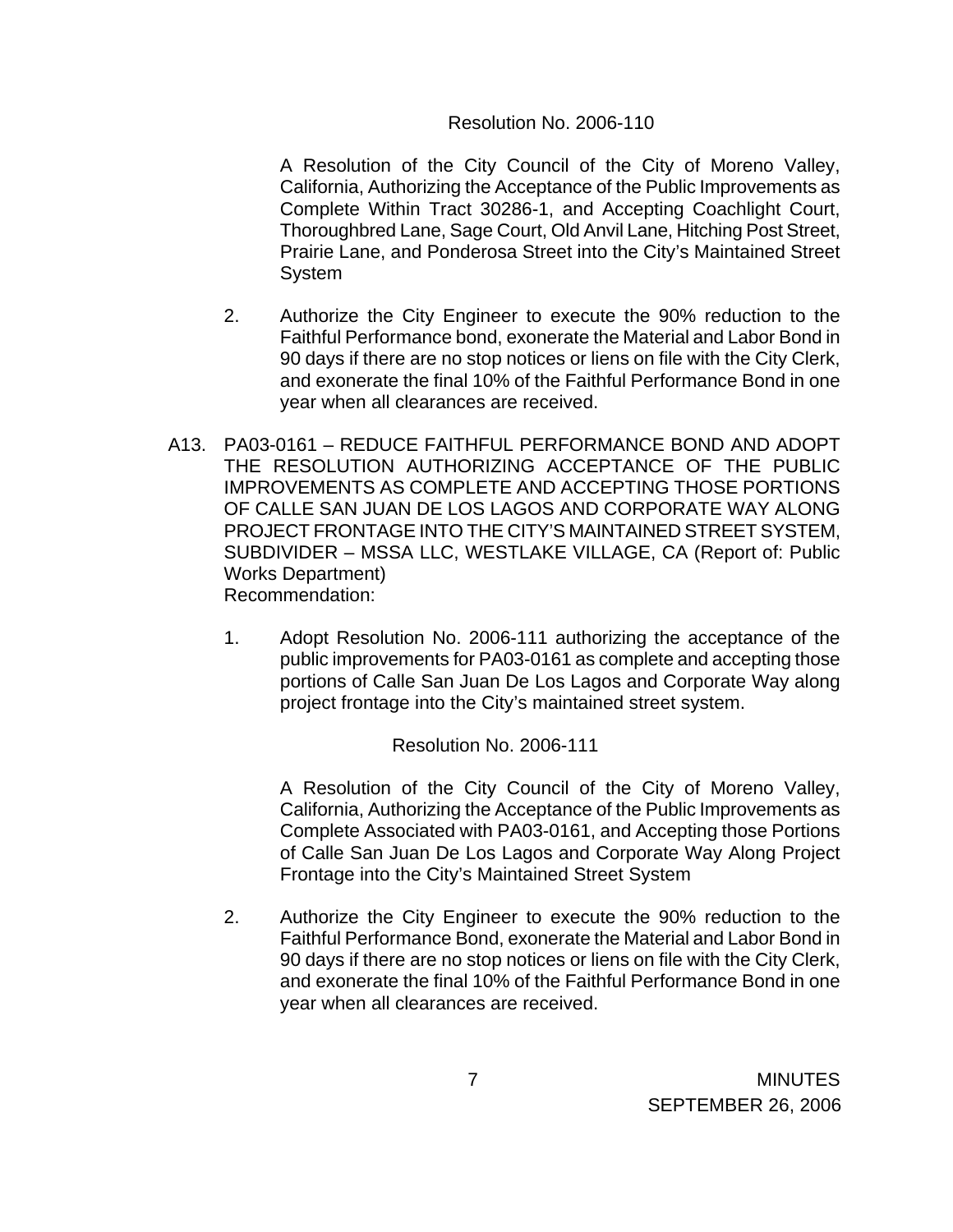- A14. TRACT MAP 22180-2 SINGLE FAMILY RESIDENTIAL ACCEPT AGREEMENT AND BONDS FOR PUBLIC IMPROVEMENTS, NORTH OF GENTIAN AVENUE, BETWEEN INDIAN STREET AND PERRIS BOULEVARD, SUBDIVIDER – PJRJ IRIS INVESTMENT LLC, RANCHO CUCAMONGA, CA (Report of: Public Works Department) Recommendation:
	- 1. Accept the Agreement and Bonds for Public Improvements.
	- 2. Authorize the Mayor to execute the Agreement.
	- 3. Direct the City Clerk to forward the signed Agreement to the County Recorder's Office for recordation.
	- 4. Authorize the City Engineer to execute any future time extension amendments to the agreement, subject to City Attorney approval, if the required public improvements are not completed within said timeframe.
- A15. TRACT MAP 30268 ACCEPT FINAL MAP, AGREEMENT AND BONDS FOR PUBLIC IMPROVEMENTS, SOUTH OF IRIS BOULEVARD AND WEST OF OLIVER STREET, SUBDIVIDER – CHT INVESTMENT, LLC, NEWPORT BEACH, CA (Report of: Public Works Department) Recommendation:
	- 1. Approve Final Map 30268, authorize the City Clerk to sign the map and transmit said map to the County Recorder's Office for recordation.
	- 2. Accept the Agreement and Bonds for Public Improvements.
	- 3. Authorize the Mayor to execute the Agreement.
	- 4. Direct the City Clerk to forward the signed Agreement to the County Recorder's Office for recordation.
	- 5. Authorize the City Engineer to execute any future amendments to the agreement if the required street improvements are not completed within said timeframe.
- A16. APPROVE TRACT MAP 31269 SINGLE FAMILY RESIDENTIAL ACCEPT AGREEMENT AND BONDS FOR PUBLIC IMPROVEMENTS FOR TRACT 31269, TRACT 31269 STORM DRAIN, AND TRACT 31269 PARKS AND RECREATION, NORTH OF COTTONWOOD AVENUE, SOUTH OF DRACAEA AVENUE, EAST OF QUINCY STREET, AND WEST OF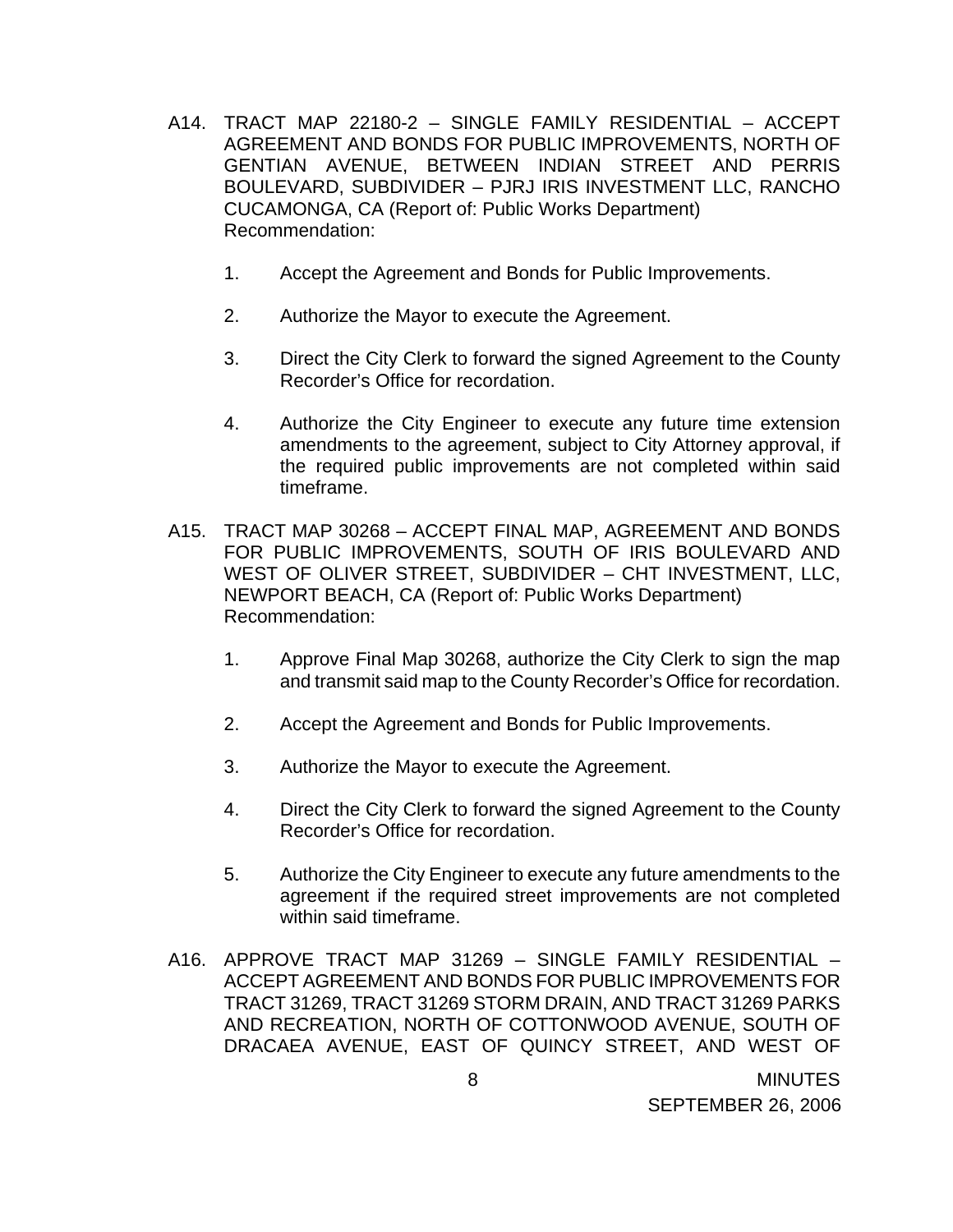REDLANDS BOULEVARD, SUBDIVIDER – PINNACLE MORENO VALLEY 72, LLC, ALISO VIEJO, CA (Report of: Public Works Department) Recommendation:

- 1. Approve Tract 31269, authorize the City Clerk to sign the map and transmit said map to the County Recorder's Office for recordation.
- 2. Accept the Agreements and Bonds for Public Improvements.
- 3. Authorize the Mayor to execute the Agreements.
- 4. Direct the City Clerk to forward the signed Agreements to the County Recorder's Office for recordation.
- 5. Authorize the City Engineer to execute any future time extension amendments to the agreements, subject to City Attorney approval, if the required public improvements are not completed within said timeframe.
- A17. AUTHORIZATION TO INCREASE FY 06/07 PURCHASE ORDER FOR "ON-CALL" INSPECTION SERVICES WITH VALI COOPER & ASSOCIATES (VCA) (Report of: Public Works Department) Recommendation: Authorize the City Manager to execute the \$90,000 change order to the existing FY 06/07 purchase order with VCA for "On-Call" inspection services.
- A18. RIVERSIDE COUNTY HOUSEHOLD HAZARDOUS WASTE AGREEMENT (Report of: Public Works Department) Recommendation:
	- 1. Approve the agreement, prepared by the Riverside County Waste Management Department, Planning and Recycling Division, to continue the Household Hazardous Waste Mobile Collection Program at the City of Moreno Valley Corporate Yard from July 1, 2006 through June 30, 2007; and
	- 2. Authorize the Mayor to execute this agreement.
- A19. RESOLUTION AMENDING MORENO VALLEY UTILITIES ELECTRICAL RATES AND IMPLEMENTING A SCHEDULE OF THE PROPOSED AMENDED RATES (Report of: Public Works Department) Recommendation: Adopt Resolution No. 2006-112:
	- 1. Amending the Moreno Valley Utilities electrical rates in Exhibit B (Rate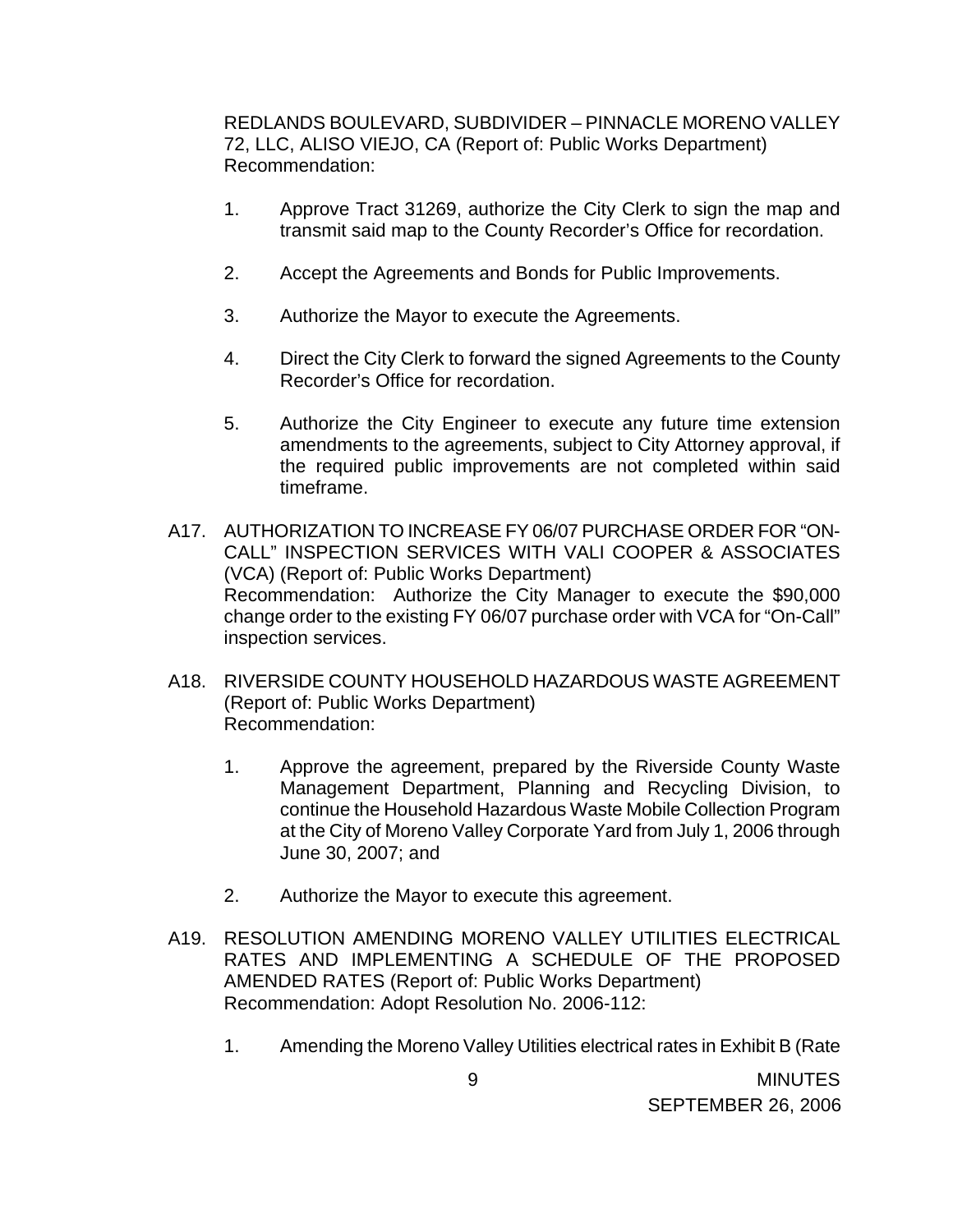Adjustments); and

 2. Implementing a schedule to adjust the Moreno Valley Utilities electrical rates to reflect the same schedule as Southern California Edison.

### Resolution No. 2006-112

 A Resolution of the City Council of the City of Moreno Valley, California, to Amend the Electric Rates for Moreno Valley Utilities and to Implement a Schedule of the Amended Rates

A20. MINUTES – REGULAR MEETING OF SEPTEMBER 12, 2006 (Report of: City Clerk's Department) Recommendation: Approve as submitted.

### **B. CONSENT CALENDAR** - **COMMUNITY SERVICES DISTRICT**

- B1. ORDINANCES FIRST READING BY TITLE ONLY Waived reading of all Ordinance Introductions and read by title only.
- B2. MINUTES REGULAR MEETING OF SEPTEMBER 12, 2006 (Report of City Clerk's Department) Recommendation: Approve as submitted.
- B3. RESOLUTION READOPTING A CONFLICT OF INTEREST CODE (Report of: City Clerk's Department) Recommendation: Find that no change in the Conflict of Interest Code for the District is needed.
- B4. PUBLIC MEETING REGARDING THE MAIL BALLOT PROCEEDINGS (REBALLOT) FOR A PROPOSED PARCEL CHARGE INCREASE FOR COMMUNITY SERVICES DISTRICT (CSD) ZONE D (PARKWAY LANDSCAPE MAINTENANCE) FOR TRACTS 18784/20906, 19912, AND 21616 (Report of: Public Works Department) Recommendation: Accept public comments regarding the mail ballot proceedings for the proposed increase in the CSD Zone D annual parcel charge for Tracts 18784/20906, 19912, and 21616.

### **C. CONSENT CALENDAR** - **COMMUNITY REDEVELOPMENT AGENCY**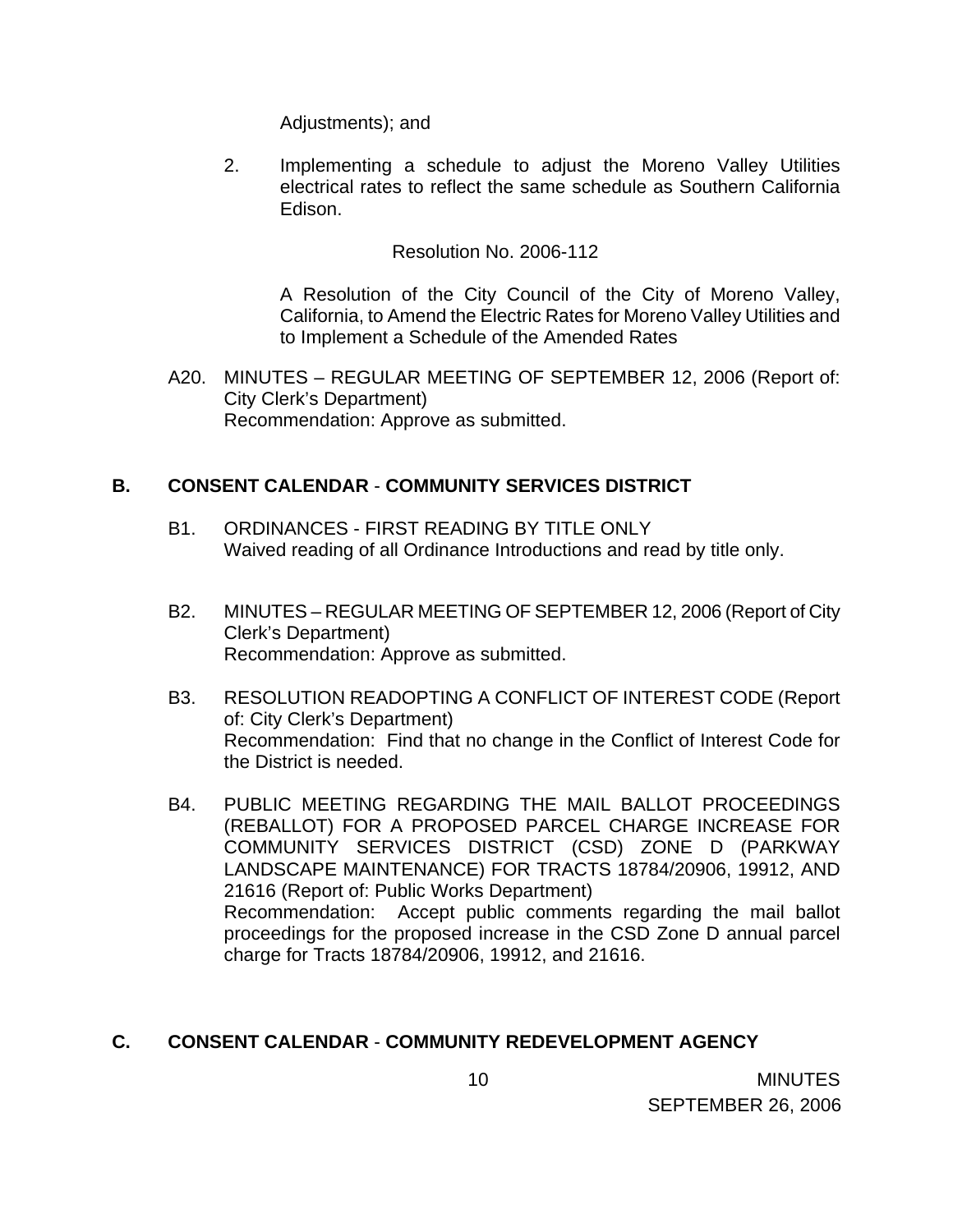- C1. ORDINANCES FIRST READING BY TITLE ONLY Waived reading of all Ordinance Introductions and read by title only.
- C2. MINUTES REGULAR MEETING OF SEPTEMBER 12, 2006 (Report of City Clerk's Department) Recommendation: Approve as submitted.
- C3. RESOLUTION READOPTING A CONFLICT OF INTEREST CODE (Report of: City Clerk's Department) Recommendation: Find that no change in the Conflict of Interest Code for the Agency is needed.

### **D. CONSENT CALENDAR** - **BOARD OF LIBRARY TRUSTEES**

- D1. ORDINANCES FIRST READING BY TITLE ONLY Waived reading of all Ordinance Introductions and read by title only.
- D2. MINUTES REGULAR MEETING OF SEPTEMBER 12, 2006 (Report of City Clerk's Department) Recommendation: Approve as submitted.

### **Joint Consent Calendar Items A2 – D2 approved by a 5-0 vote with the exception of item A15 which was pulled from the agenda. m/White, s/Stewart.**

# **E. PUBLIC HEARINGS - NONE**

### **F. ITEMS REMOVED FROM CONSENT CALENDARS FOR DISCUSSION OR SEPARATE ACTION - NONE**

### **G. REPORTS**

- G1. CITY COUNCIL REPORTS ON REGIONAL AND REIMBURSABLE **ACTIVITIES** 
	- a. Report on March Joint Powers Commission by Council Member Stewart

 Council Member Stewart gave an update on the proposed passenger service from March Air Reserve Base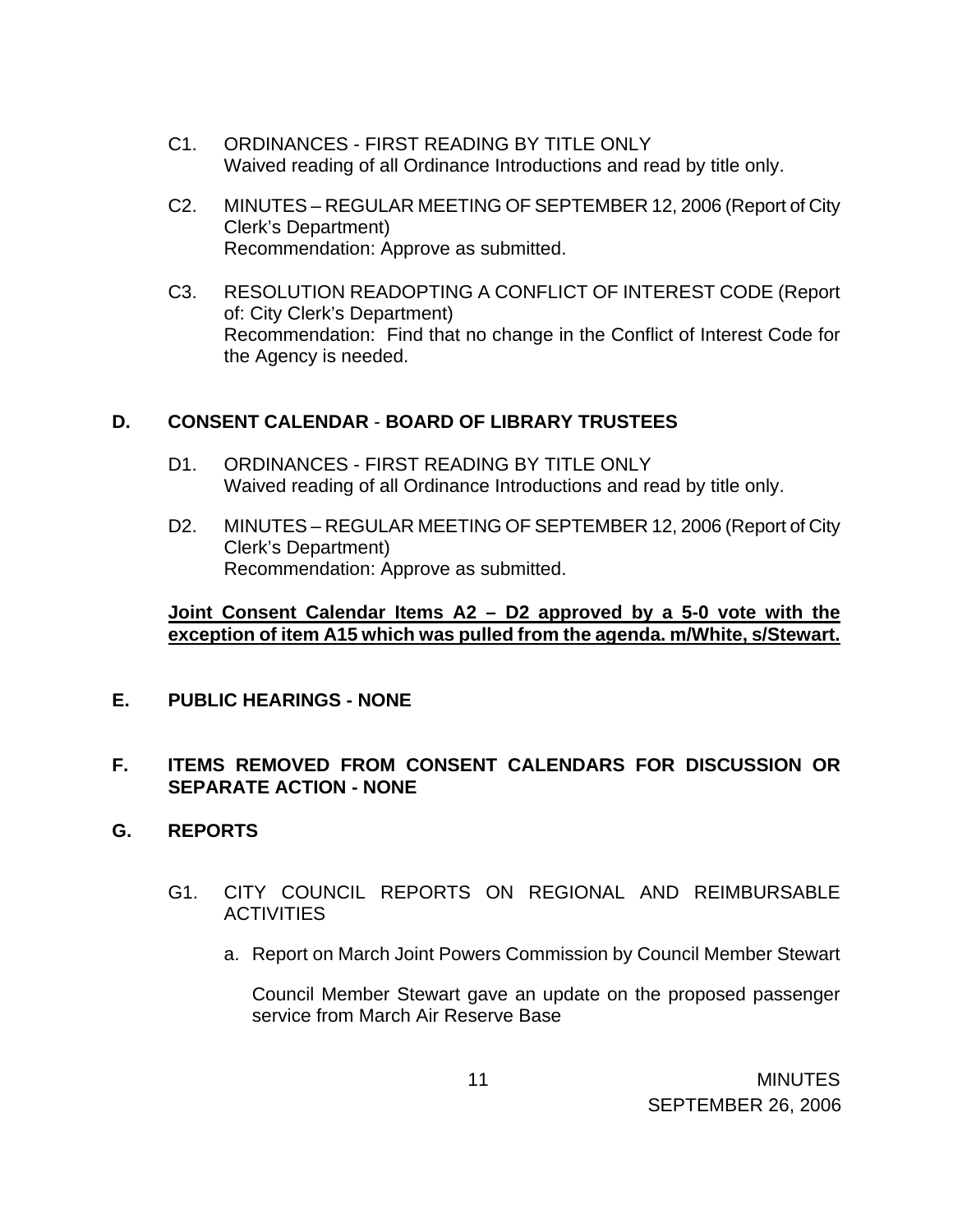Council Member Stewart, Mayor Pro Tem White and Mayor Flickinger reported on their reimbursable activities.

 G2. APPOINTMENTS TO THE PARKS AND RECREATION COMMISSION AND THE RECREATIONAL TRAILS BOARD (Report of: City Clerk's Department) Recommendation: That the City Council, after reviewing the ballots provided by the City Clerk:

Mayor Flickinger opened the agenda item for public comments; there being none, public comments were closed.

- 1. Appoint one member to the Parks and Recreation Commission for a term expiring June 30, 2007;
- 2. Appoint one member to the Recreational Trails Board for a term expiring June 30, 2009;
- 3. If appointments are not made, declare the positions vacant and authorize the City Clerk to re-notice the positions as vacant.

# **Option number 3 approved by a 5-0 vote. m/Flickinger, s/White.**

 G3. APPROVE AN AGREEMENT BETWEEN THE CITY OF MORENO VALLEY AND THE WESTERN SYSTEMS POWER POOL (WSPP) TO FACILITATE THE PURCHASE OF ELECTRICAL ENERGY FOR MORENO VALLEY UTILITIES (MVU) (Report of: Public Works Department) Recommendation:

Mayor Flickinger opened the agenda item for public comments; there being none, public comments were closed.

- 1. Approve an agreement between the City of Moreno Valley and Western Systems Power Pool;
- 2. Submit an Application Letter with a \$25,000 fee to Western Systems Power Pool; and
- 3. Authorize the Mayor to sign the agreement on behalf of the City of Moreno Valley.

### **Approved by a 5-0 vote. m/White, s/Batey.**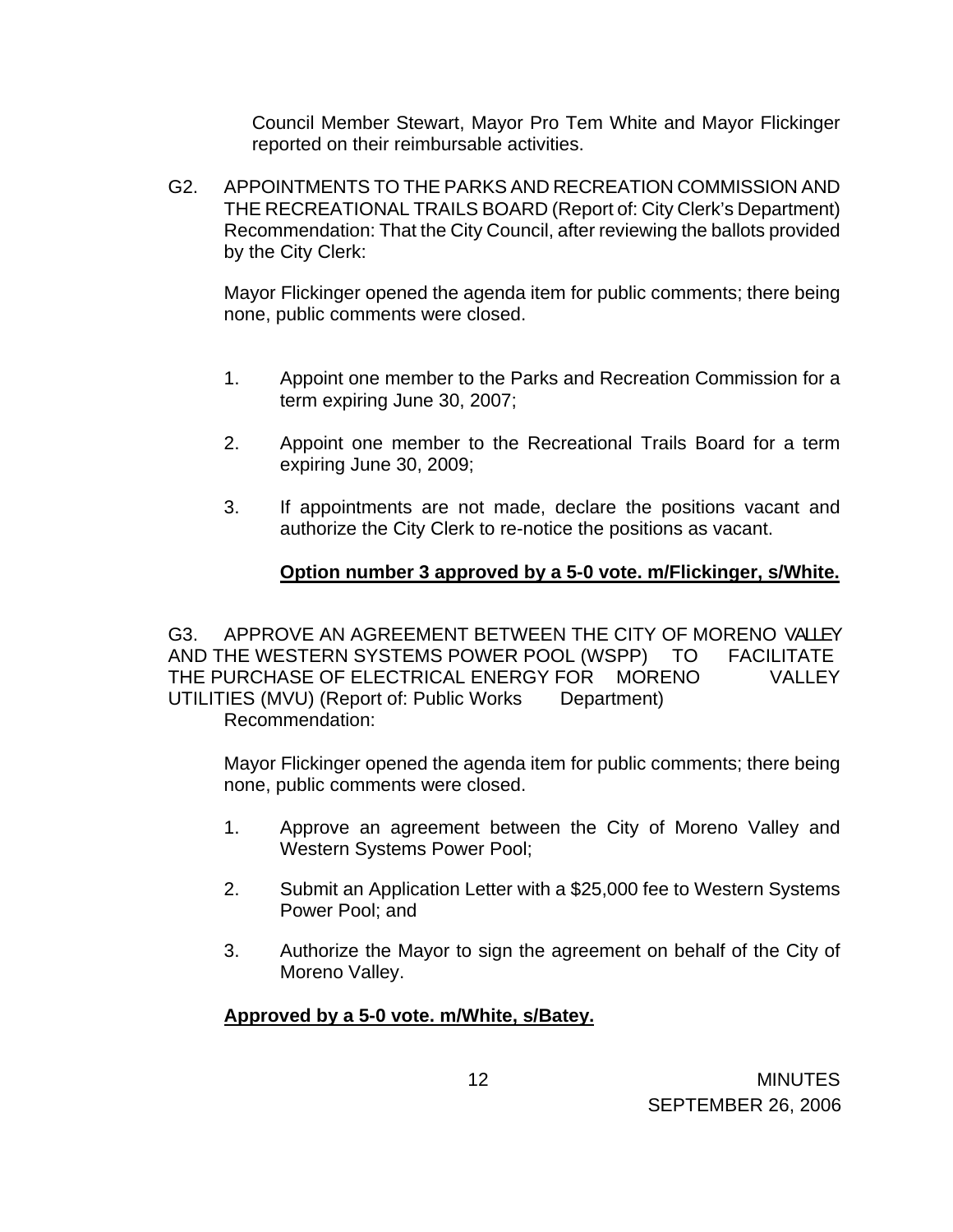G4. OWNER PARTICIPATION AGREEMENT WITH ROBERTSON'S READY MIX (Report of: Economic Development Department) Recommendation:

Mayor Flickinger opened the agenda item for public comments. Public comment was received from Kathi Palmer.

1. The Mayor and City Council adopt Resolution No. 2006-114, a resolution of the City of Moreno Valley approving and authorizing an Owner Participation Agreement with Robertson's Ready Mix; and

#### Resolution No. 2006-114

 A Resolution of the City Council of the City of Moreno Valley Approving an Owner Participation Agreement by and among the City, the Community Redevelopment Agency of the City of Moreno Valley and Robertson's Ready Mix, Inc.

### **Approved by a 5-0 vote. m/Stewart, s/Batey.**

2. The Chairperson and Members of the Board of Directors of the Community Redevelopment Agency of Moreno Valley adopt Resolution No. RDA 2006-07, a resolution of the Community Redevelopment Agency of Moreno Valley approving and authorizing an Owner Participation Agreement with Robertson's Ready Mix.

Resolution No. RDA 2006-07

A Resolution of the Community Redevelopment Agency of the City of Moreno Valley Approving an Owner Participation Agreement by and among the Agency, the City of Moreno Valley and Robertson's Ready Mix, Inc.

### **Approved by a 5-0 vote. m/Stewart, s/Batey.**

G5. APPROVE AN AGREEMENT WITH ABB, INC. FOR THE DESIGN AND CONSTRUCTION OF THE MORENO VALLEY UTILITIES (MVU) 115 KILOVOLT (kV) SUBSTATION AND SWITCHYARD FACILITY ON AN EMERGENCY BASIS AND RESOLUTION MAKING FINDINGS OF AN EMERGENCY AND AUTHORIZING THE EXECUTION OF THE AGREEMENT AND ADOPTING A NEGATIVE DECLARATION FOR THE SUBSTATION AND SWITCHYARD PROJECT PURSUANT TO THE CALIFORNIA ENVIRONMENTAL QUALITY ACT (Report of: Public Works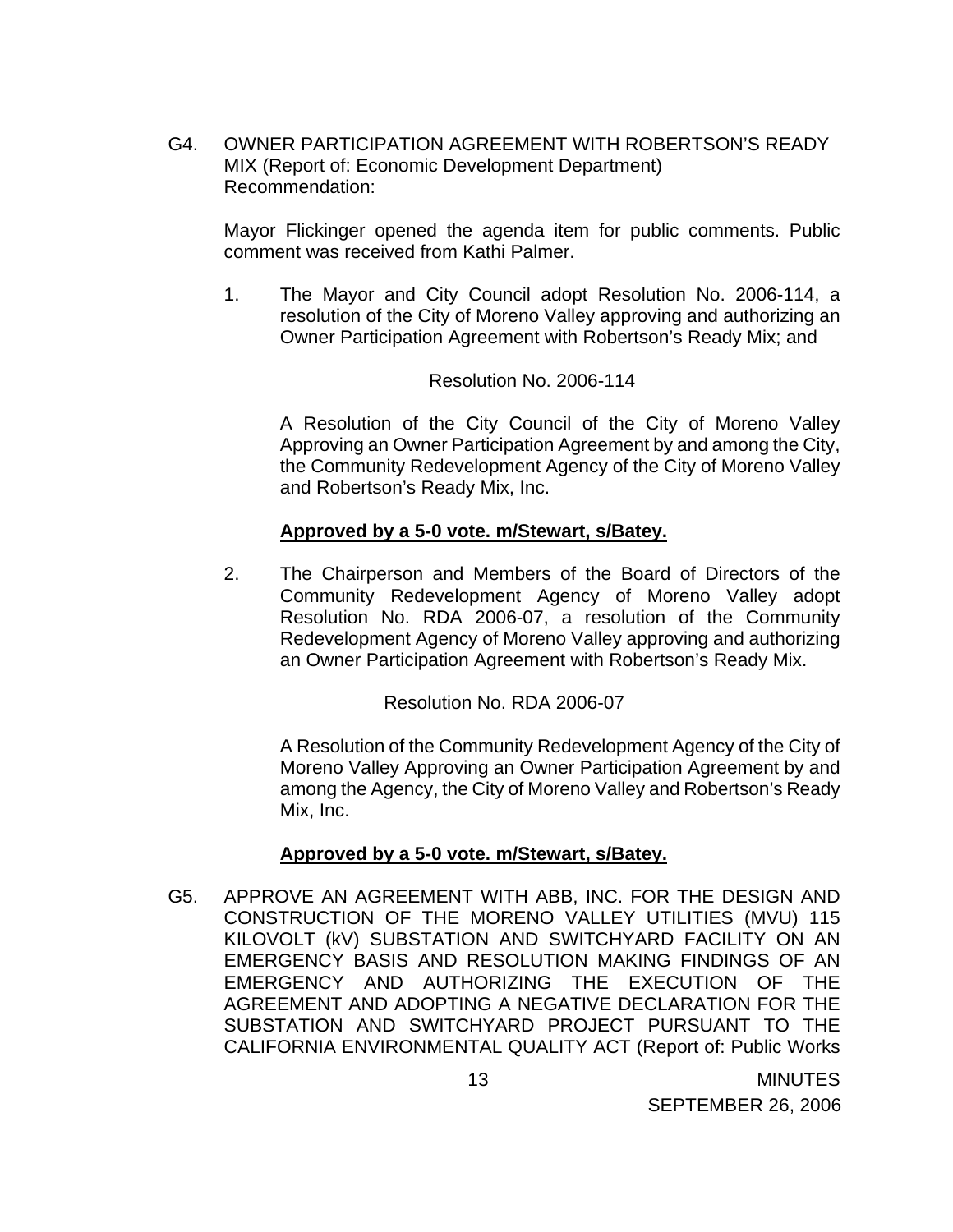Department) Recommendation:

Mayor Flickinger opened the agenda item for public comments; there being none, public comments were closed.

1. Adopt a Negative Declaration for the Substation and Switchyard Project and the Design-Build Agreement;

# **Approved by a 5-0 vote. m/White, s/Batey.**

2. Adopt, by four-fifths vote, Resolution 2006-113 Making Findings of an Emergency and Authorizing the Execution of the Design-Build Agreement for the Moreno Valley Utilities Substation and Switchyard Project between the City of Moreno Valley, as Owner, and ABB, Inc., a Delaware Corporation, as Design-Builder, in Accordance with Public Contracts Code Sections 20168, 22050, and 5956 and Adopting a Negative Declaration for the Substation and Switchyard Project Pursuant to the California Environmental Quality Act;

Resolution No. 2006-113

A Resolution of the City Council of the City of Moreno Valley Making Findings of an Emergency and Authorizing the Execution of the Design-Build Agreement for the Moreno Valley Utilities Substation and Switchyard Project between the City of Moreno Valley, as Owner, and ABB, Inc., a Delaware Corporation, as Design-Builder, in Accordance with Public Contracts Code Sections 20168, 22050, and Government Code §5956 and Adopting a Negative Declaration for the Substation/Switchyard Project Pursuant to the California Environmental Quality Act

# **Approved, as amended, by a 5-0 vote. m/White, s/Batey.**

- 3. Approve the Design-Build Agreement for the Moreno Valley Utilities Substation and Switchyard Project between the City of Moreno Valley, as Owner, and ABB, Inc., a Delaware Corporation, as Design-Builder; and
- 4. Authorize the Mayor to sign the Agreement on behalf of the City of Moreno Valley.

# **Approved by a 5-0 vote. m/White, s/Batey.**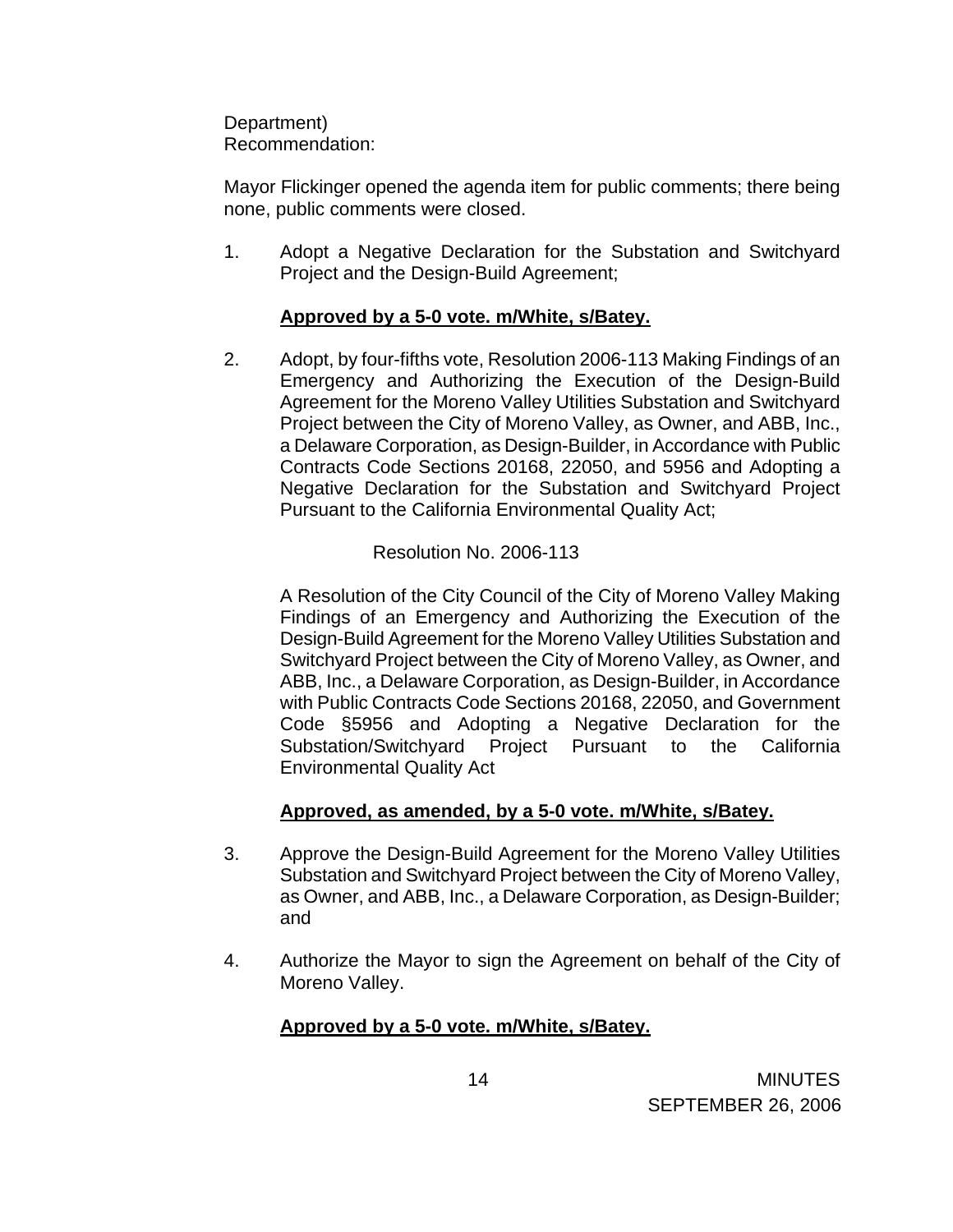G6. CITY MANAGER'S REPORT (Informational Oral Presentation – not for Council action)

## **H. LEGISLATIVE ACTIONS**

ORDINANCES - 1ST READING AND INTRODUCTION - NONE

ORDINANCES - 2ND READING AND ADOPTION

H1. ORDINANCE NO. 725 – AN ORDINANCE OF THE CITY COUNCIL OF THE CITY OF MORENO VALLEY, CALIFORNIA, APPROVING CHANGE OF ZONE PA06-0120 FOR VARIOUS LOCATIONS WITHIN THE CITY OF MORENO VALLEY CONSISTENT WITH THE COMPREHENSIVE UPDATE TO THE CITY'S GENERAL PLAN LAND USE MAP AND FINDING THAT THE APPLICATION IS CONSISTENT WITH THE PREVIOUSLY CERTIFIED FINAL PROGRAM ENVIRONMENTAL IMPACT REPORT (SCH#200091075) (RECEIVED FIRST READING AND INTRODUCTION ON SEPTEMBER 12, 2006 ON A 4-0-1 VOTE, WEST ABSTAINING) (Report of: Community Development Department)

Recommendation: Adopt Ordinance No. 725

Ordinance No. 725

An Ordinance of the City Council of the City of Moreno Valley, California, Approving Change of Zone PA06-0120 for Various Locations within the City of Moreno Valley Consistent with the Comprehensive Update to the City's General Plan Land Use Map and Finding that the Application is Consistent with the Previously Certified Final Program Environmental Impact Report (SCH#200091075)

**Approved by a 5-0 vote. m/Stewart, s/Batey.**

ORDINANCES - URGENCY ORDINANCES – NONE

RESOLUTIONS – NONE

PUBLIC COMMENTS **ON ANY SUBJECT NOT ON THE AGENDA** UNDER THE JURISDICTION OF THE CITY COUNCIL ARE AS FOLLOWS: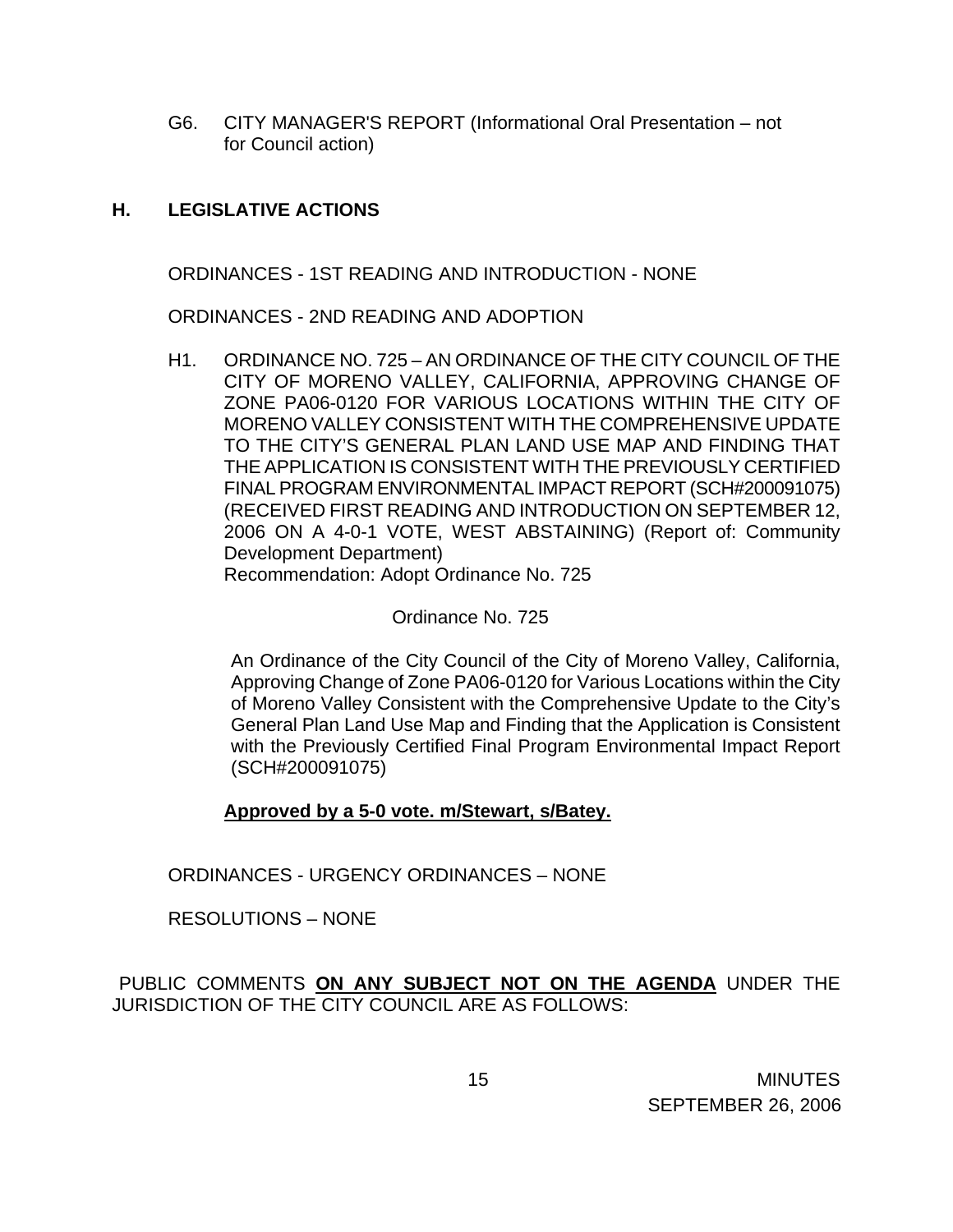Daryl Terrell

- 1) Eminent domain powers –must only be used in demonstrated cases of public necessity – not to take private property
- 2) City should reform ordinance to amend Municipal Code (submitted discourse for the public record)

# **CLOSING COMMENTS AND/OR REPORTS OF THE CITY COUNCIL, COMMUNITY SERVICES DISTRICT, OR COMMUNITY REDEVELOPMENT AGENCY**

Council Member Batey

1) Thanked Barry Foster, City Manager Gutierrez and staff for many hours spent on relocation of Robertson's Redi-Mix – great job bringing all the parties to the table

# Council Member Stewart

- 1) Stated the Traffic Engineer had informed him the Pigeon Pass Widening is moving along very fast – construction may begin in January of 2007 – asked staff to give a briefing to Council before the construction so the residents will be advised
- 2) Project at Old Lake and Pigeon Pass will be a Senior Gated Community
- 3) Fencing at Old Lake will be upgraded to something more compatible with Sunnymead Ranch – there was an incident with a car at Poorman's Reservoir – inquired of the Police Chief regarding the details
- 4) Attended the opening of the WinCo food store they are open 24 hours a day
- 5) St. Patrick's Church purchased 6  $\frac{1}{2}$  acres on the south end of their property from the people who planned to build the crematorium – so the crematorium will not be built
- 6) Received a fax regarding a fire at a Senior Citizen's facility asked the Fire Chief to give un update – Eucalyptus Tower fire was contained by in-house sprinklers – one resident suffered burns and four residents were displaced

# Mayor Pro Tem White

- 1) Thanked staff regarding all the hard work on Robertson's Redi Mix
- 2) Stated this Council has never considered using eminent domain against private properties for benefit and don't think they ever would – believes there is a policy, not sure if it is written – that eminent domain is a "dirty word"

# Mayor Flickinger

- 1) Stated the City does not use eminent domain to take property against the owner's will and even when it is taken for public purposes we do not use eminent domain – buy it at market value from willing sellers
- 2) Kudos to Council Member Batey regarding his efforts with Robertson's and Towngate – congratulations to him!
- 3) This week the YMCA Steering Committee met and moved forward on building the first of four buildings
- 4) Attended the Moreno Valley & Riverside Chambers of Commerce Military Appreciation Picnic - held at March Air Reserve Base – exciting event